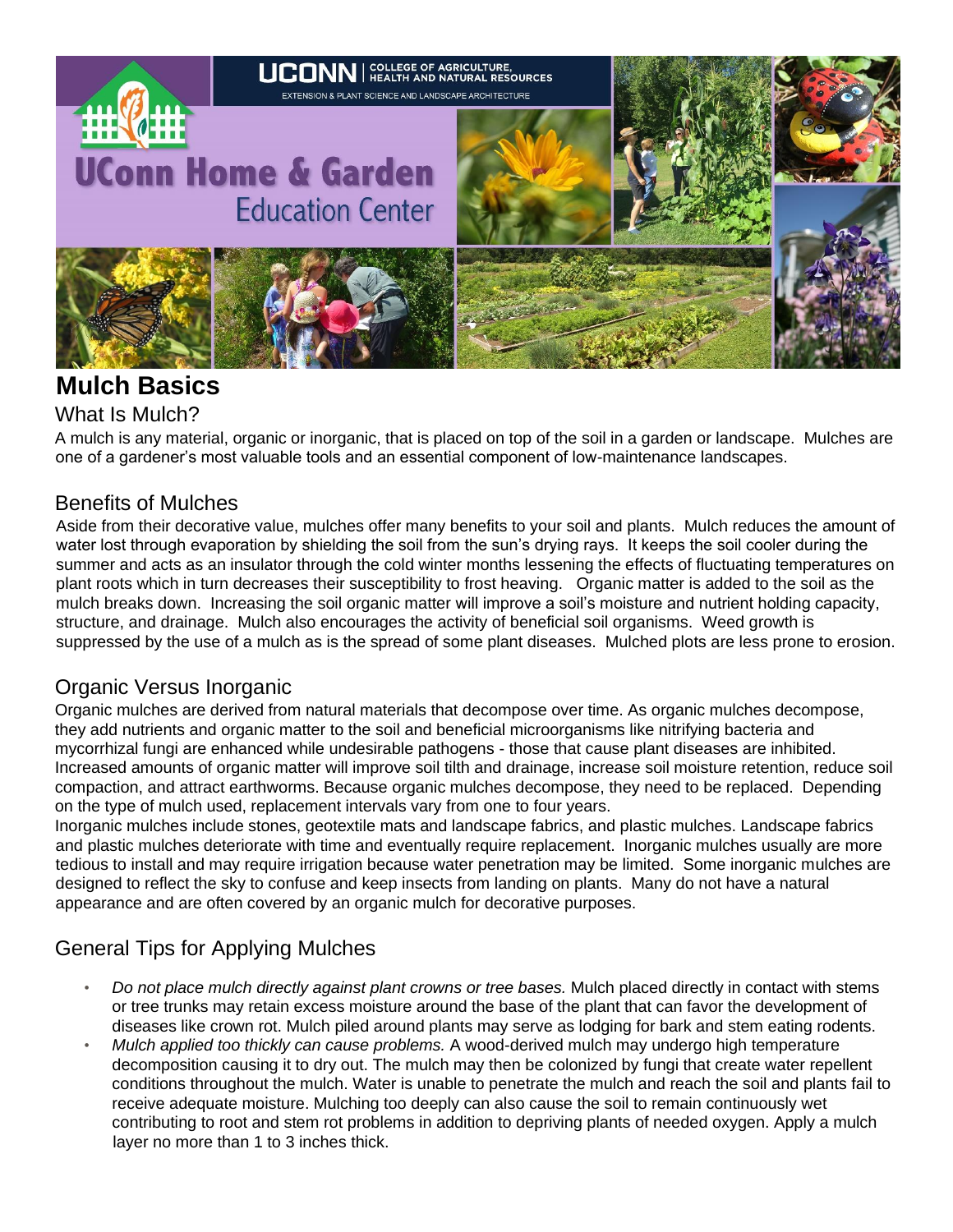- *Thoroughly water newly installed wood or bark mulches.* Many good quality mulches are stored in large piles that reach high temperatures. When the mulch is spread or bagged, the high-temperature tolerant microorganisms that inhabit the mulch die as the mulch cools. If the mulch is allowed to dry out or remain dry, nuisance fungi can colonize the mulch and create a water-repellent surface.
- *Add a source of nitrogen to garden soils before applying wood-derived mulches.* Soil microorganisms that decompose organic materials such as wood-based mulches are effective competitors for limited soil nitrogen. This may cause temporary nitrogen deficiencies especially in annual and perennial plants. Yellowing of leaves often indicates a nitrogen deficiency. Lightly incorporate a source of nitrogen such as bloodmeal, urea or a high nitrogen lawn fertilizer before applying mulch.

| Mulch                  | Pros                                                                                                                          | Cons                                                                                                                                                                      | Comments                                                                                                                                          |
|------------------------|-------------------------------------------------------------------------------------------------------------------------------|---------------------------------------------------------------------------------------------------------------------------------------------------------------------------|---------------------------------------------------------------------------------------------------------------------------------------------------|
| <b>Shredded Bark</b>   | Keeps soil cool and moist.<br>Readily available. Good weed<br>control. Appropriate for<br>ornamentals.                        | During especially wet years, sour<br>mulch may be a problem.                                                                                                              | Hardwood bark will need to be<br>replaced more frequently than<br>softwood bark.                                                                  |
| <b>Wood Chips</b>      | Decorative, controls weeds.                                                                                                   | High carbon wood chips may cause<br>a temporary nitrogen deficiency.<br>Most appropriate for paths or under<br>large shrubs or trees. Susceptible to<br>Artillery fungus. | Wood waste products may be<br>added to this type of mulch<br>product. Sometimes they are<br>colored. Check with your source.                      |
| Sawdust                | Inexpensive. Slow to<br>decompose.                                                                                            | Ties up nitrogen in the soil. Slow<br>water penetration.                                                                                                                  | Let weather a few months before<br>using.                                                                                                         |
|                        | Good for small plants, flowers,<br>Buckwheat Hulls and vegetable gardens. Very<br>attractive.                                 | Will blow away if placed in windy,<br>exposed areas. Expensive.                                                                                                           | Stays in place if kept wet and as<br>it ages.                                                                                                     |
| Cocoa Shells           | Good for small plants, flowers,<br>and vegetable gardens. Smells<br>like chocolate.                                           | Toxic to dogs. Will blow away if<br>placed in windy, exposed areas.<br>Expensive. May mold.                                                                               | Wash away any mold that<br>appears. Stays in place if kept<br>wet and as it ages.                                                                 |
| Hay                    | Great winter insulator for bulbs,<br>vegetables and<br>perennials. Useful in garden<br>paths and around larger<br>vegetables. | May contain weed<br>seeds.<br>Sometimes blows around<br>when dry. Flammable.                                                                                              | Apply a 4 to 6-inch layer. Hay<br>from late season cuttings is<br>often harvested before it goes to<br>seed.                                      |
| Salt Marsh Hay         | Good winter insulator for bulbs,<br>vegetables, and perennials.<br>Useful as a summer mulch.                                  | Will blow around when dry.<br>Flammable. Not always<br>available.                                                                                                         | Weed-free as seeds require salt<br>water for germination. Sold<br>locally at some garden centers.                                                 |
| <b>Grass Clippings</b> | Great use for unwanted lawn<br>clippings. Free and contains<br>nutrients.                                                     | Decomposes quickly. Mixing with<br>peat moss will slow decomposition<br>rate. Weed seeds.                                                                                 | Do not use clippings from<br>herbicide and/or insecticide<br>treated lawns. Apply a 3 to 4inch<br>layer. Fluff up if clippings begin<br>to smell. |
| <b>Pine Needles</b>    | Good for acid-loving plants.<br>Winter mulch for strawberries.                                                                | Only available to those that have<br>access to pine trees.                                                                                                                | Slow decomposition rate so add<br>organic matter to the soil before<br>mulching if level is low.                                                  |
| Leaves                 | Good winter insulator. Contains a<br>fair amount of plant nutrients.                                                          | Will blow around when dry. Maple<br>and poplar leaves tend to pack<br>together.                                                                                           | Chopped leaves do not blow<br>around as easily and look<br>attractive. Apply a 2 to 4-inch<br>layer.                                              |
| Newspaper              | Excellent weed suppresser. No<br>longer contains lead in the<br>newsprint.                                                    | Does contain carcinogens in small<br>amounts. Flammable when dry.                                                                                                         | Put in vegetable garden paths<br>and top with hay or wood chips.<br>Use at least 2 layers.                                                        |
| Compost                | Source of nutrients.<br>Good for<br>disease control.<br>Improves soil and attracts<br>earthworms.                             | Immature compost may cause a<br>nutrient imbalance and/or contain<br>high soluble salts.                                                                                  | Compost is ready when raw<br>materials are decomposed and<br>not readily recognizable.                                                            |

### Types of Organic Mulches